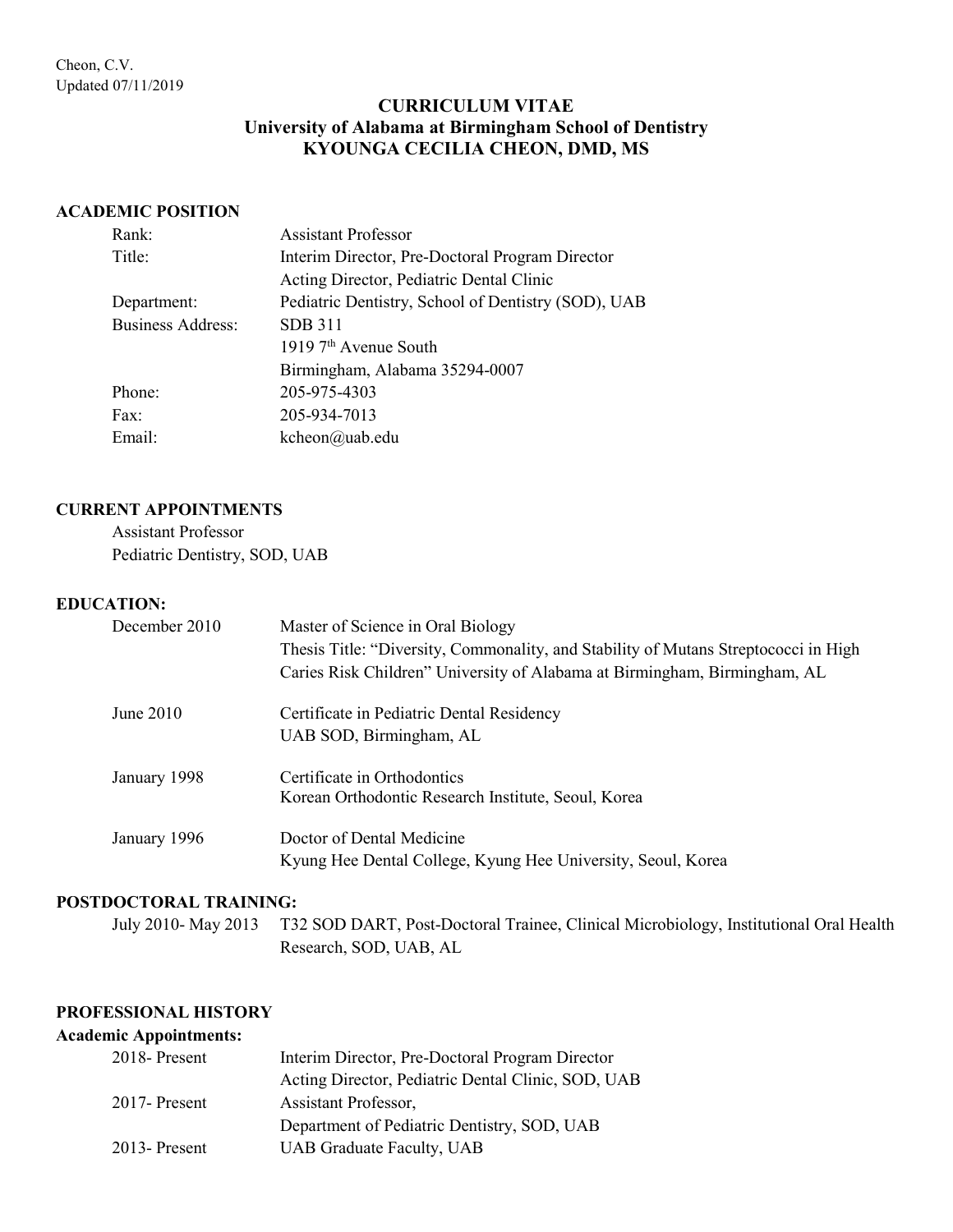| 2013-2017        | Instructor,                                                                        |
|------------------|------------------------------------------------------------------------------------|
|                  | Department of Pediatric Dentistry, SOD, UAB                                        |
| 2012-2013        | Adjunct Professor in the Department of Pediatric Dentistry, Kyung Hee School of    |
|                  | Dentistry, Seoul, KOREA                                                            |
| $2010$ - Present | Adjunct Instructor & NIDCR DART T32 Post-Doctoral Trainee, Department of Pediatric |
|                  | Dentistry, SOD, UAB                                                                |
| 2008-2010        | Resident & Teaching Assistant,                                                     |
|                  | Department of Pediatric Dentistry, SOD, UAB                                        |
| 2007-2010        | Graduate students for master's degree of Oral Biology, SOD, UAB                    |
| 1998             | Lecturer, the Course of "Advanced Orthodontic Cephalometrics" Shenyang, China      |
| 1997-1999        | Orthodontist, Orthodontic Clinic; Seoul, Korea                                     |

# **Non-Academic Employment:**

| 2001-2006 | Research Assistant, M.D. Anderson Cancer Center, Houston, Texas |
|-----------|-----------------------------------------------------------------|
| 1998-1999 | Practitioner, Private Orthodontic Practice, Seoul, Korea        |

# **SERVICE AND RECOGNITIONS**

# **Awards And Honors:**

| 2019 | Invited Speech, AADR Donor Session, 2019 IADR, Vancouver, Canada                    |
|------|-------------------------------------------------------------------------------------|
| 2019 | National Center for Faculty Development's Faculty Success Program (Summer           |
|      | Program): www.facultydiversity.org, Represented SOD                                 |
| 2019 | ADA Give Kids A Smile Annual Event featured at UAB Media and Fox News               |
| 2018 | The PlosOne publication was featured at UAB Media, PhysicsWorld, and Dental Tribune |
| 2018 | AADR Anne D. Haffajee Fellowship (2018-2019)                                        |
| 2017 | NIH/NIDCR K08, Mentored Clinical Scientist Research Career Development Award        |
|      | $(2017 - 2022)$                                                                     |
| 2017 | Faculty Development Grant Program, UAB (2017-2018)                                  |
| 2015 | NIH/NIDCR Award, Loan Repayment Program Renewal (2015-2016)                         |
| 2014 | Faculty Fellows in Engaged Scholarship Program, UAB                                 |
| 2014 | Faculty Development Grant Program, UAB                                              |
| 2013 | NIH/NIDCR Award, Loan Repayment Program (2013-2015)                                 |
| 2012 | Honorable mention Clinical research, Annual Scholars Day,                           |
|      | <b>UAB SOD</b>                                                                      |
| 2011 | Fellowship, 1st NIGMS-funded Short Course on Statistical Genetics and Genomics,     |
|      | School of Public Health                                                             |
| 2011 | Finalist for 2011 NuSmile Graduate Student Research Award Competition, American     |
|      | <b>Association of Pediatric Dentistry</b>                                           |
| 2011 | 3rd place in Clinical Research, Annual Scholars day, UAB SOD                        |
| 2010 | Selected as a NRSA T32 Trainee, Post-Doctoral Fellow, UAB                           |
| 2010 | Rahemtulla Endowed Scholarship Award, UAB SOD                                       |
| 2009 | Dean's Travel Award for 2010 AADR, UAB SOD                                          |
| 2009 | Graduate School Fellowship, UAB SOD                                                 |
| 2008 | Dean's Travel Award for 2009 AADR/IADR, UAB SOD                                     |
| 2008 | Selected as a trainee, K30-CCTS, UAB                                                |
| 2007 | Dean's Travel Award for 2008 AADR, SOD, UAB                                         |
| 2007 | Graduate School Fellowship, UAB SOD                                                 |
|      |                                                                                     |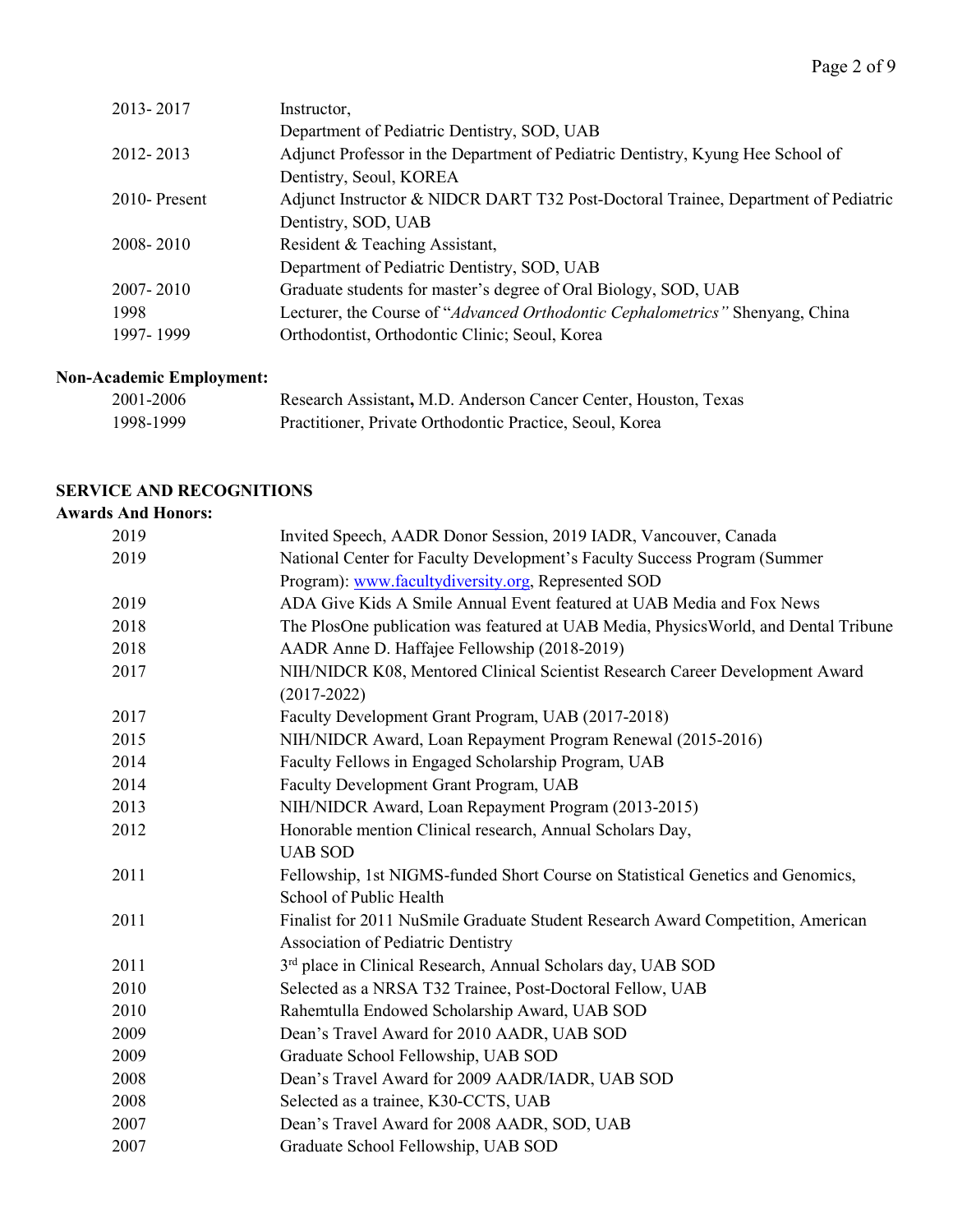| 2007      | Scholarship, Master's degree of Oral Biology, UAB SOD                  |
|-----------|------------------------------------------------------------------------|
| 1990-1995 | Merit-based University Scholarship, Kyung Hee University, Seoul, Korea |

# **Professional/Scientific Organization Memberships:**

| 2015-Present     | Korean-American Scientists and Engineering Association |
|------------------|--------------------------------------------------------|
| $2010$ - Present | <b>American Dental Education Association</b>           |
| 2008-Present     | International Association of Dental Research           |
| 2008-Present     | American Association of Dental Research                |
| 2008-Present     | Southeastern Society of Pediatric Dentistry            |
| 2008-Present     | American Academy of Pediatric Dentistry                |
| 2008-Present     | <b>American Dental Association</b>                     |
| 1996-Present     | Korean Orthodontic Research Institute                  |
| 1996-Present     | Korean Dental Association                              |
|                  |                                                        |

#### **Extramural Service:**

- A. Professional Advisory Committees**:** 2018-2021, AADR Fellowships Committee
- B. Editorial board memberships: *Journal of Pediatric Dentistry*
- C. Offices Held: NA

| D. Professional Related Community Service              |                                                                           |
|--------------------------------------------------------|---------------------------------------------------------------------------|
| 2007-2015                                              | Participation in Outreach clinics                                         |
| $2007$ - Present                                       | Volunteer for Children Oral Health Education                              |
| E. Other: Review Scientific Articles and Book Chapters |                                                                           |
| $2015$ - Present                                       | Biomedical Engineering Convergence Technologies                           |
| $2011$ - Present                                       | Journal of Dental Research, International Journal of Pediatric Dentistry, |

## **Intramural Service:**

| A.                                    | Committees                       |                                                                 |
|---------------------------------------|----------------------------------|-----------------------------------------------------------------|
|                                       | $2018$ -Present                  | SOD Electronic Dental Record Committee Monthly Meetings         |
|                                       | 2015 - Present                   | SOD Student Awards and Honors Committee (Sept 2014-August 2019) |
| <b>B.</b>                             | <b>Advisory Responsibilities</b> |                                                                 |
|                                       | $2017$ - Present                 | <b>SOD Faculty Calibration Meetings</b>                         |
|                                       | 2017-2020                        | Secretary, AADR Alabama Chapter                                 |
| C.<br>Administrative Responsibilities |                                  |                                                                 |
|                                       | $2018$ -Present                  | Acting Director for PEDO Clinic                                 |
|                                       | $2018$ -Present                  | Interim Director for PEDO-Undergraduate Program                 |
|                                       | $2013$ - Present                 | <b>SOD PEDO Faculty Meetings</b>                                |
|                                       | 2011-Present                     | <b>SOD Bimonthly Faculty Meetings</b>                           |
|                                       | 2011 - Present                   | SOD EXCEL Days: Training Attended                               |
| Special Assignments<br>D.             |                                  |                                                                 |
|                                       | 2019-2020                        | Member of Research Committee, UAB                               |
|                                       | 2019-2020                        | <b>UAB Faculty Senator</b>                                      |
|                                       | 2018-Present                     | Director, ADA Give Kids A Smile, Alabama Region                 |
|                                       | $2015$ -Present                  | SOD Scholars Day: Poster Judge                                  |
|                                       | 2013 - Present                   | Judge for UAB Community Outreach Development Program            |

Pediatric Dentistry and Clinical Oral Investigations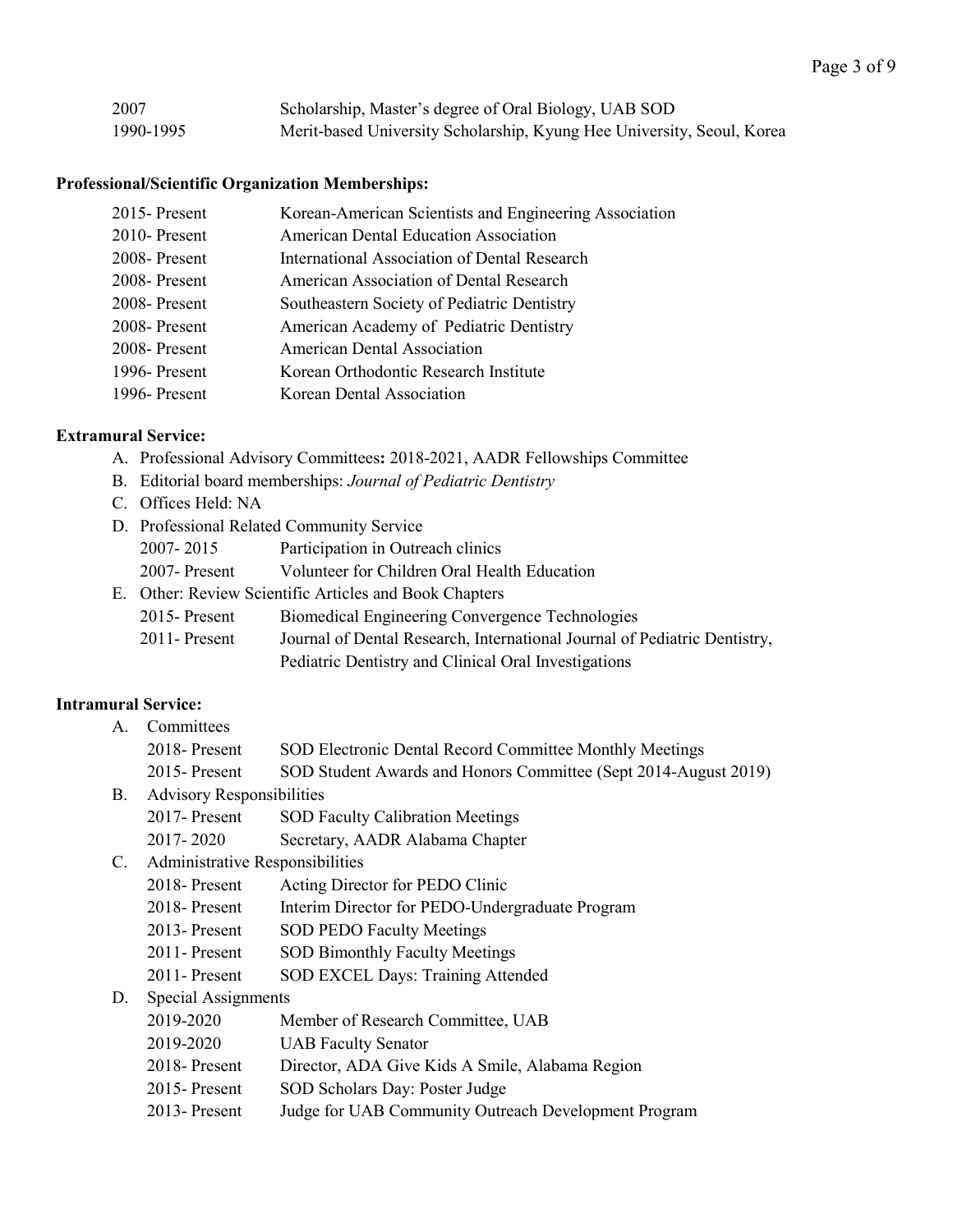## **TEACHING**

# **Teaching Experience:** 2018-present D1PreClinical Lab 2016-Present Lecturer, SOD International Dental Program 2015-Present Lecturer, SOD Dental Assistant Program 2013-Present Lecturer, Preclinical Dentistry D1b Spring Semester 2013-Present Lecturer, Graduate Cariology 583 2010-Present Clinical Teaching, DENT 3560 Pediatric Dentistry Clinic D3, DENT 4560 Pediatric Dentistry Clinic D4, DENT 3380 Pediatric Dentistry Clinic I, and DENT 4347 Pediatric Dentistry Clinic II 2010-Present Course Director, Introductory Pediatric Dentistry D2 (DENT 2240) 2010-Present Instructor for Graduate Pediatric Dentistry Clinic 2008-2010 Teaching assistant for Introductory Pediatric Dentistry (DENT 3167 Pediatric Dentistry I, DENT 3380 Pediatric Dentistry Clinic I, and DENT 4347 Pediatric Dentistry Clinic II) 1996-1998 Instructor for Korean Orthodontic Research Institute, Seoul, Korea

# **Lectureships and Visiting Professorships**

#### **International Invited Lecture:**

| 2018 | Career Development in Dentistry, Won Kwang University, Ik-San, South KOREA          |
|------|-------------------------------------------------------------------------------------|
| 2018 | Career Development in Dentistry and Dental Research, Pusan University, PuSan, South |
|      | <b>KOREA</b>                                                                        |
| 1998 | Lecturer for the Course of "Advanced Orthodontic Cephalometrics", Sen Yang, China   |
|      |                                                                                     |

## **MENTORING ACTIVITIES:**

### **Graduate Committee**

| 2015-2017 | Elvin Bhaskar, Orthodontics, MS |
|-----------|---------------------------------|
| 2014-2016 | Jamie Kim, Orthodontics, MS     |
| 2013-2015 | Konstantinos Bakos, MS          |

## **Clinical Mentoring**

| 2010- Present | Pediatric Dental Residents, Dental Students |  |
|---------------|---------------------------------------------|--|
|               |                                             |  |

**Research Mentoring**-associated with the proposed research project

| 2019-Present     | Donald Ho, Undergraduate, UAB Chemistry                                          |
|------------------|----------------------------------------------------------------------------------|
| 2018-2019        | Dishant Shah, BS, Research Assistant, BME                                        |
| $2017$ - Present | Jun Chen PhD, Post-Doctoral Fellow, BME                                          |
| 2017-2018        | Catherine M. Porter, BS, Research Assistant, Accepted to UPENN Post-Doctoral     |
|                  | Scholar, BME                                                                     |
| 2016-2018        | David A Cruz Walma, Dental Student, Accepted to NIH/NIDCR Medical Research       |
|                  | <b>Scholars Program</b>                                                          |
| 2016-2017        | Alexander M Cruz Walma, Pre-Dental Undergraduate Student, Biomedical Engineering |
|                  | (BME), BS, Accepted to Harvard University School of Dental Medicine              |
| 2015-2017        | Bogeun P Kim, Dental Student                                                     |
| 2013-2017        | Sagar Kaushik, Research Assistant, Biomedical Engineering, BS                    |
|                  |                                                                                  |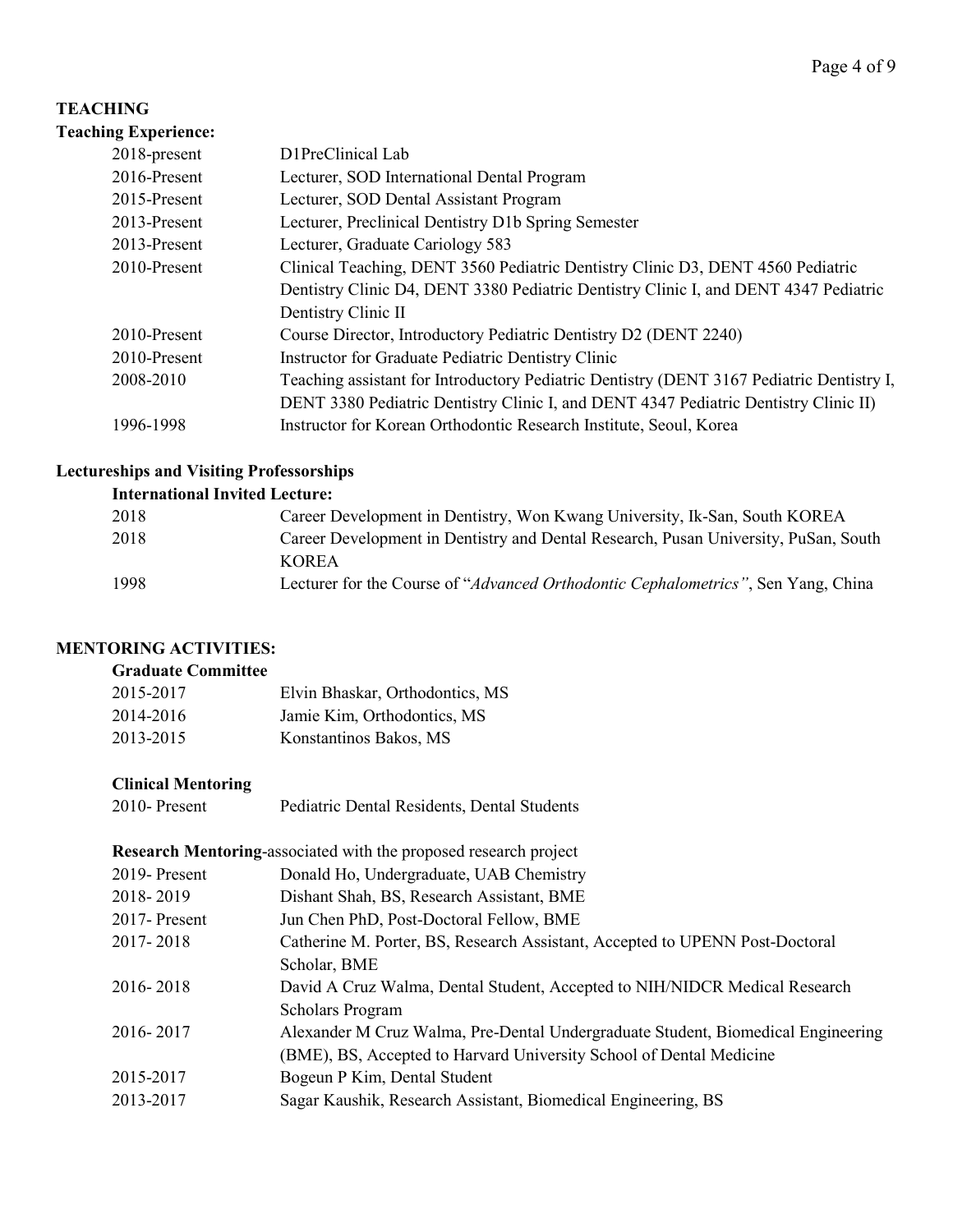#### **Mentee Awards:**

| 2018 | David Cruz Walma-Accepted NIH Student Fellowship                                                  |
|------|---------------------------------------------------------------------------------------------------|
| 2018 | Catherine M. Porter: Honorable mention, SOD Scholar' Symposium                                    |
| 2017 | David Cruz Walma: 2nd place in the Clinical - Predoctoral Category, School of Dentistry           |
|      | Scholar' Symposium                                                                                |
| 2017 | Sagar Kaushik: 2 <sup>nd</sup> place in the Clinical Predoctoral Category, SOD Scholar' Symposium |
| 2016 | Sagar Kaushik: School of Dentistry Scholar' Symposium 2 <sup>nd</sup> place in the Clinical -     |
|      | <b>Predoctoral Category</b>                                                                       |
| 2015 | Sagar Kaushik: Biomedical Engineering Society Graduate Design and Research National               |
|      | Awards                                                                                            |

## **RESEARCH**

### **Major Research Interests:**

My research interest is to develop and evaluate innovative antibiotics and nitric oxide (NO) releasing selfassembled biomimetic nanomatrix gel to improve the outcomes of the regenerative endodontic procedure (REP). The REP attempts to revitalize pulp-dentin tissue by irritating the root apex tissue to form a blood clot into the root canal providing a natural scaffold to support pulp-dentin stem cell proliferation and differentiation. The current REP uses a triple antibiotic mixture as a disinfectant; ciprofloxacin (CF), metronidazole (MN), and tetracycline (e.g. minocycline; MC) with a medicament, calcium hydroxide (Ca(OH)**2**), or a sealing material, mineral trioxide aggregates (MTA). However, recent studies utilizing this mixture have reported unfavorable clinical outcomes including; the inability to consistently produce an ideal blood clot, tooth discolorations, high concentrations of intra-canal medicament affecting the apical papilla stem cells, cervical root fractures, inadequate pulp-dentin tissue structure formation and multiple clinic visits. In addition, regenerated tissues in the root canal from the REP are limited to the periodontal tissues (bone-like and cementum-like), and the composition of cells, growth factors, and scaffold are not controllable to promote the pulp-dentin regeneration. In order to achieve the ideal treatment outcomes, an antibiotic and NO releasing biomimetic nanomatrix gel has been developed as a highly innovative strategy of effective root canal disinfection and pulp-dentin complex revitalization. The recently developed self-assembled biomimetic nanomatrix gel has emerged as a highly promising biomaterial for delivering stem cells, growth factors, and antibiotics; providing bioactive microenvironments and can be used as a functional antibiotics delivery system in endodontic infections. Notably, the NO releasing nanomatrix gel has demonstrated significant effects on various biomedical applications with multiple bioactive functions. Likewise, the multifunctional capacity of the antibiotics and NO releasing nanomatrix gel can be applied to regenerative endodontics aiming root canal disinfection with simultaneous recruitment of residential stem cells (*e.g.* dentin forming cells, vascular cells, and nerve cells) to facilitate regeneration by providing a dental pulp tissue mimicking the extracellular matrix (ECM) environment. This scientific premise is supported by our published *in vitro* studies and other reported *in vitro* and *in vivo* studies. Along with the outcomes of the proposed research, with the acquired knowledge and intensified research skills, I will be able to apply and receive NIH/NIDCR research grants (R03, R21, and R01) successfully in the near future.

In addition, I am continuously involved the data analysis from the previous Uniontown study of investigation of *Streptococcus mutans* genotypes and dental caries to explain the association between genotypic diversity of *S. mutans* and dental caries.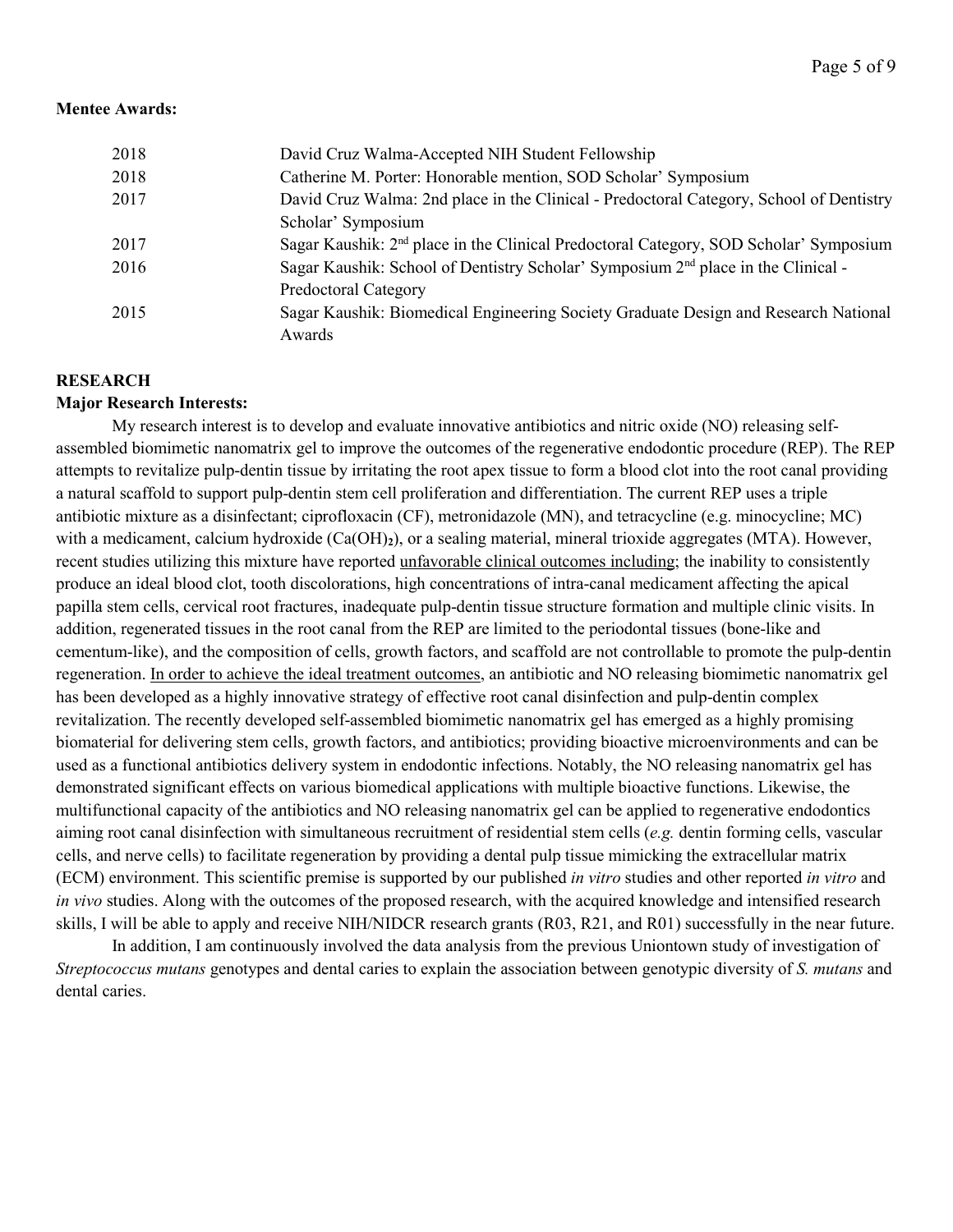# **Grant Support:**

| 2019-2020 | UAB Global Center for Craniofacial, Oral and Dental Disorders, Promotion of Dental<br>Pulp Stem Cells by Nitric Oxide Releasing Nano Matrix Gel, Role: PI                                                                                   |
|-----------|---------------------------------------------------------------------------------------------------------------------------------------------------------------------------------------------------------------------------------------------|
| 2018-2020 | AADR Anne D. Haffajee Fellowship, Evaluation of Antibiotics and Nitric Oxide<br>Releasing Injectable Biomimetic Nanomatrix Gel in Root Canal Infection, Role: PI, No<br>cost extension to 3/20/2020                                         |
| 2017-2022 | NIDCR K08 DE027401, Mentored Clinical Scientist Research Career Development<br>Award<br>Nitric Oxide Releasing Biomimetic Nanomatrix Gel for Root Revitalization, Role:<br>Principal Investigator                                           |
| 2017-2018 | UAB Faculty Development Grant Program (July 2017-Oct 2018), Antibiotics and<br>Nitric Oxide Releasing Biomimetic Nanomatrix Gel, Role: Principal Investigator                                                                               |
| 2015-2016 | NIDCR Loan Repayment Program Renewal (July 2015-June 2016)<br>Role: Principal Investigator                                                                                                                                                  |
| 2014-2015 | UAB Faculty Development Grant Program (July 2014-August 2015), Delivery of a<br>Two Antibiotic Mixture by the Biomimetic Nanomatrix Gel<br>Role: Principal Investigator                                                                     |
| 2013-2015 | NIDCR Loan Repayment Program (July 2013-June 2015)<br>Role: Principal Investigator                                                                                                                                                          |
| 2011      | Fellowship, 1st NIGMS-funded Short Course on Statistical Genetics and Genomics,<br>School of Public Health, UAB                                                                                                                             |
| 2011      | Finalist for 2011 NuSmile Graduate Student Research Award Competition, American<br>Association of Pediatric Dentistry, New York, USA                                                                                                        |
| 2010-2013 | National Research Service Award T32 Postdoctoral Training Grant Program<br>(NIH/NIDCR, DART32DE017601/T90DE022736, PI: Mary J. MacDougall), Role:<br>Post-doctoral trainee and clinical instructor in the Department of Pediatric Dentistry |
| 2010      | Rahemtulla Endowed Scholarship Award, SOD, UAB, Role: Graduate student                                                                                                                                                                      |
| 2007-2010 | Graduate School Fellowship, UAB SOD, Role: Graduate student (NIH/NIDCR,<br>DE016684, NIH, PI: Noel K. Childers)                                                                                                                             |

# **BIBLIOGRAPHY:**

# **A. Manuscripts Published**

1. Ju Z, Kapoor M, Newton K, **Cheon K**, Ramaswamy A, Lotan R, Strong LC, Koo JS. Global detection of molecular changes reveals concurrent alteration of several biological pathways in nonsmall cell lung cancer cells. *Mol Genet Genomics*. 2005;274:141-154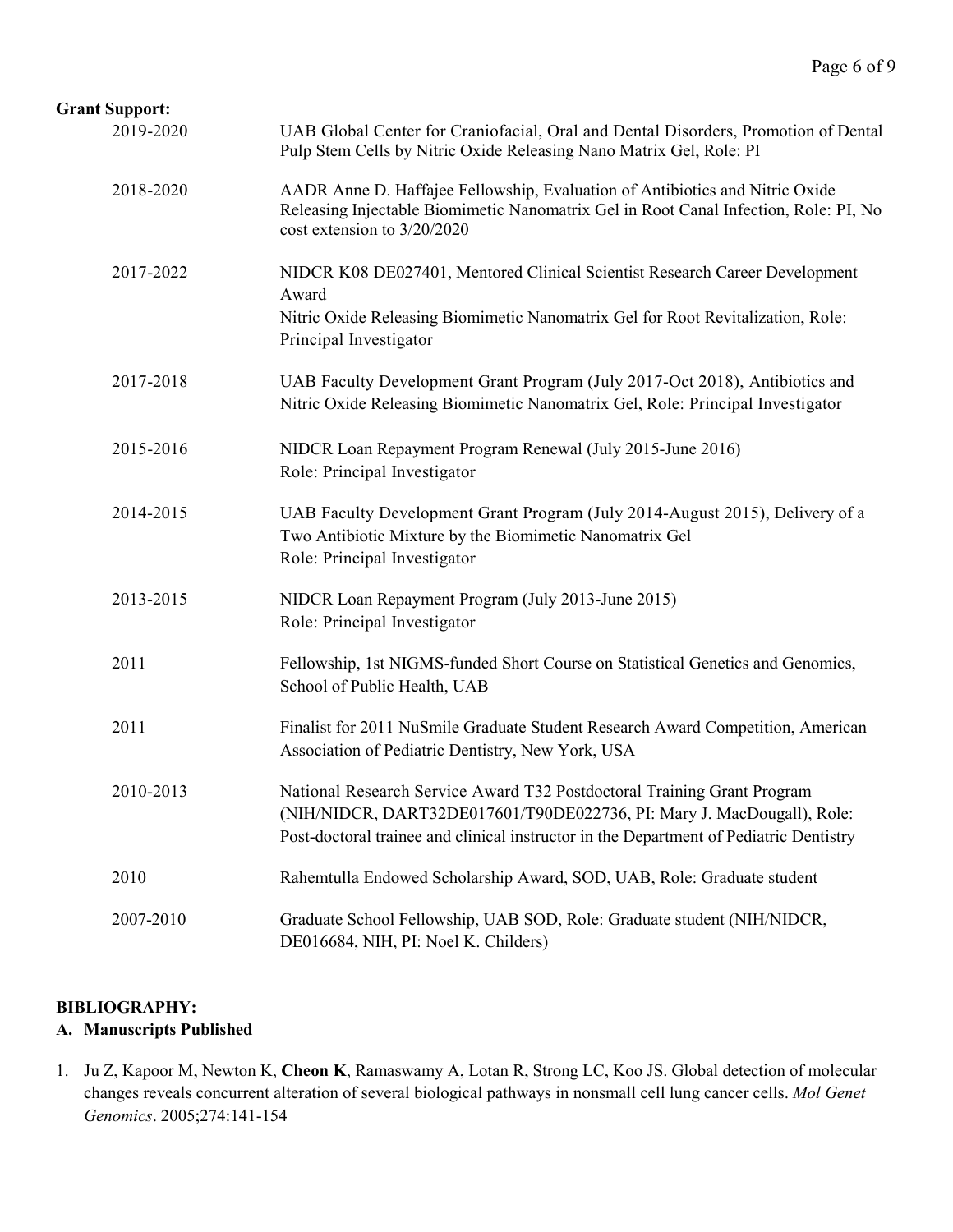- 2. Aggarwal S, Kim SW, **Cheon K**, Tabassam FH, Yoon JH, Koo JS. Nonclassical action of retinoic acid on the activation of the camp response element-binding protein in normal human bronchial epithelial cells. *Mol Biol Cell*. 2006;17:566-575
- 3. Kim SW, **Cheon K**, Kim CH, Yoon JH, Hawke DH, Kobayashi R, Prudkin L, Wistuba II, Lotan R, Hong WK, Koo JS. Proteomics-based identification of proteins secreted in apical surface fluid of squamous metaplastic human tracheobronchial epithelial cells cultured by three-dimensional organotypic air-liquid interface method. *Cancer Res*. 2007;67:6565-6573
- 4. **Cheon K**, Moser SA, Whiddon J, Osgood RC, Momeni S, Ruby JD, Cutter GR, Allison DB, Childers NK. Genetic diversity of plaque mutans streptococci with rep-pcr. *J Dent Res*. 2011;90:331-335
- 5. Momeni SS, Whiddon J, Moser SA, **Cheon K**, Ruby JD, Childers NK. Comparative genotyping of *streptococcus mutans* by repetitive extragenic palindromic polymerase chain reaction and multilocus sequence typing. *Mol Oral Microbiol*. 2013;28:18-27
- 6. **Cheon K**, Moser SA, Wiener HW, Whiddon J, Momeni SS, Ruby JD, Cutter GR, Childers NK. Characteristics of *streptococcus mutans* genotypes and dental caries in children. *Eur J Oral Sci*. 2013;Jun;121:148-155
- 7. Momeni SS, Patrick P, Wiener HW, Cutter GR, Ruby JD, **Cheon K**, Whiddon J, Moser SA, Childers NK. Mutans Streptococci Enumeration and Genotype Selection using Different Bacitracin-containing Media. *J Microbiol Methods*. 2014; Aug; 103:53-7.
- 8. Kaushik S, Scoffield J, Andukuri A, Alexander G, Walker T, Kim S, Choi S, Brott B, Eleazer P, Lee J,Wu H, Childers N, Jun H, Park J , **Cheon K**. Evaluation of Ciprofloxacin and Metronidazole Encapsulated Biomimetic Nanomatrix Gel on *Enterococcus faecalis* and *Treponema denticola*. *Biomaterials Research*. 2015; Jun;19:9.
- 9. Momeni SS, Whiddon J, **Cheon K**, Moser SA, Childers NK. Assessment of Clonality and Serotypes of *Streptococcus mutans* among children by Multilocus Sequence Typing. *Eur J Oral Science. 2015*; Dec;123(6):416-24.
- 10. Momeni SS, Whiddon J, **Cheon K**, Moser SA, Childers NK. Assessment of two multilocus sequence typing (MLST) schemes available for *Streptococcus mutans. Arch Oral Biol* 2015; Dec;60(12):1769-76.
- 11. Kaushik S, Kim B, Walma AC, Choi S,Wu H, Mao JJ, Jun H, **Cheon K**. Biomimetic microenvironments for regenerative endodontics, *Biomaterials Research*, 2016; Jun 2;20:14. doi: 10.1186/s40824-016-0061-7.
- 12. Momeni SS, Whiddon J, **Cheon K**, Ghazal T, Moser SA, Childers NK. Genetic Diversity and Evidence for Transmission of *Streptococcus mutans* by DiversiLab rep-PCR, *J Microbiol Methods*, 2016; Sep;128:108-17.
- 13. Childers NK, Momeni SS, Whiddon J, **Cheon K**, Cutter GR, Wiener HW, Ghazal T, Ruby JD, Moser SA. Association Between Early Childhood Caries and Colonization with *Streptococcus mutans* Genotypes from Mothers. *[Pediatr Dent.](https://www.ncbi.nlm.nih.gov/pubmed/28390463)* 2017 Mar 15;39(2):130-135.
- 14. Ko SJ, Seo JY, Kwon YD, **Cheon K**, Park JH. Orthodontic Treatment in Conjunction with Twin-Block Treatment and Growth Hormone Therapy in Silver Russell Syndrome. *J Clin Pediatr Dent.* 2017; 41(5):392-397
- 15. Moon CY, Nam OH, Kim M, Lee HS, Kaushik SN, Cruz Walma DA, Jun HW, **Cheon K**, Choi SC. Effects of the nitric oxide releasing biomimetic nanomatrix gel on pulp-dentin regeneration: Pilot study. *PLoS One*. 2018 Oct 11;13(10):e0205534
- 16. Chen J, Deng L, Porter C, Alexander G, Patel D, Vines J, Zhang X, Chasteen-Boyd D, Sung HJ, Li YP, Javed A, Gilbert S, **Cheon K**, Jun HW. Angiogenic and Osteogenic Synergy of Human Mesenchymal Stem Cells and Human Umbilical Vein Endothelial Cells Cocultured on a Nanomatrix. *Sci Rep*. 2018 Oct 24;8(1):15749.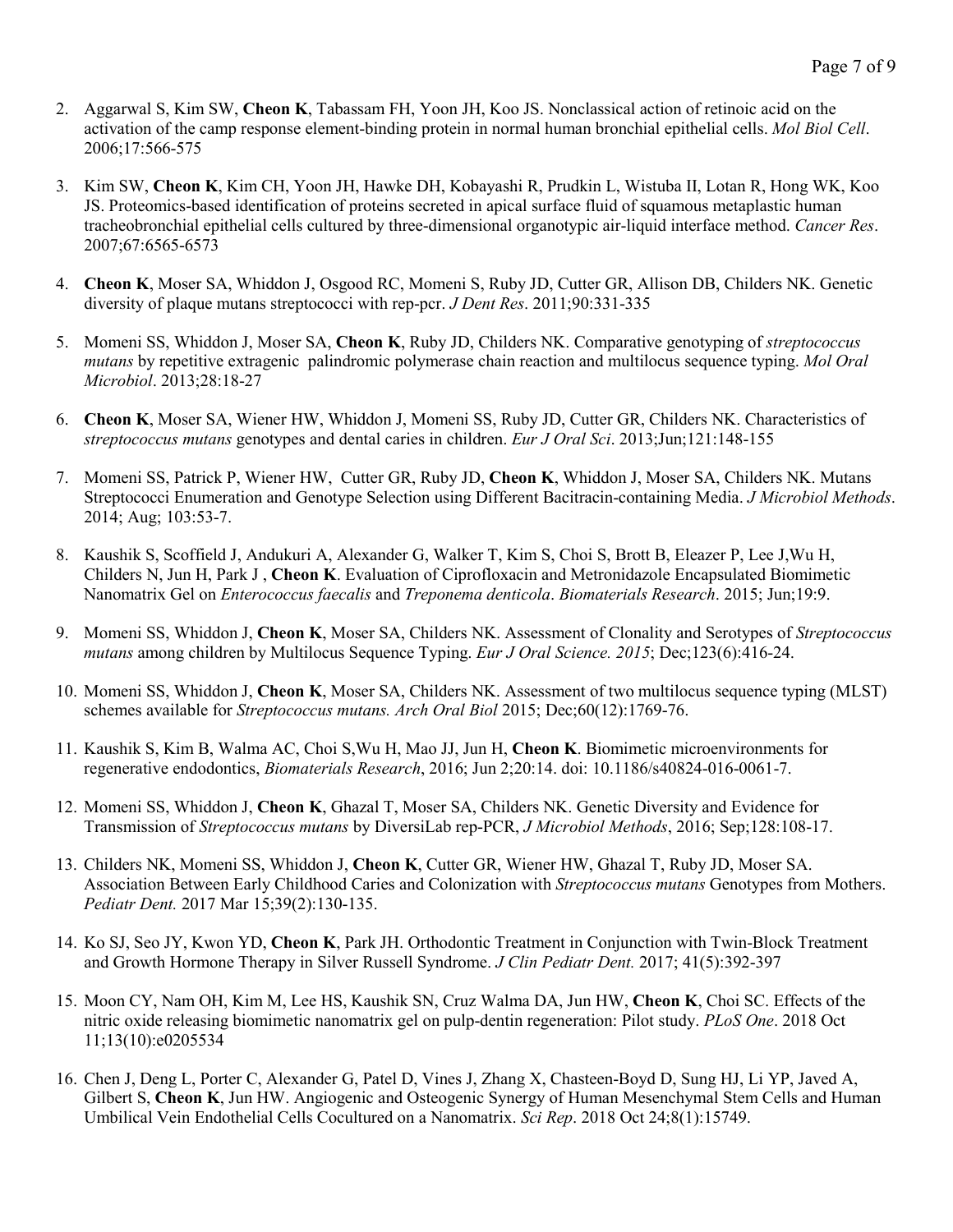17. Nam OH, **Cheon K**, Kim MS, Lee HS, Choi SC. Evaluation of the periodontal and pulpal healing of replanted rat molars with doxycycine root conditioning. *J Periodontal Implant Sci*. 2019 Jun;49(3):148-157

# **B. Manuscripts in Preparation**

1. McDougall M, Wu Y, **Cheon K**, Aponte-Wesson R, Mitchell S, and Dong J. ENAM Missense Mutation in Autosomal Recessive Hypoplastic Amelogenesis Imperfecta. To be submit to *Medical Genetics* 2019

# **C. Abstracts: Presented at Scientific Meetings: in poster or oral presentation**

- 1. **Cheon K**, Moser SA, Whiddon J, Osgood RC, Momeni SS, Rahima B, Ruby JD, and Childers NK. Mutans streptococci genotyping by high throughput rep-PCR AADR Annual Meeting 2008, Dallas, TX, USA
- 2. **Cheon K**, Moser SA, Whiddon J, Osgood RC, Momeni SS, Rahima B, Ruby JD, and Childers NK. Diversity and stability of mutans streptococci genotype in children, IADR Annual Meeting 2008, Toronto, Canada
- 3. **Cheon K**, Moser SA, Whiddon J, Osgood RC, Momeni SS, Cutter GR, Ruby JD, and Childers NK. Detection of *S. mutans* genotypes by sample type in children, AADR Annual Meeting 2009, Miami, FL, USA
- 4. **Cheon K**, Wiley T, Whiddon J, Momeni SS Moser SA, Cutter GR, Ruby JD, and Childers NK. Genotypic Characteristics of Mutans Streptococci in High Caries Risk Children, AADR Annual Meeting 2010, Washington. D.C., USA
- 5. **Cheon K**, McDougall M, Aponte-Wesson R, Mitchell S, Childers NK, Jackson J, and Thornton JB. Comprehensive Dental Management of an Amelogenesis Imperfecta Patient, AAPD Annual Meeting 2010, Chicago, IL, USA
- 6. **Cheon K**, Doppalapudi N, Whiddon J, Momeni SS, Moser SA, Ruby JD, and Childers NK. Characteristics of MS Genotypes in High Caries Risk Children, IADR Annual Meeting 2011, San Diego, CA, USA
- 7. Amin S, Moser SA, Ruby JD, Whiddon J, Momeni SS, **Cheon K**, Cutter GR, Wiener HW, and Childers NK. MS Genotypes and Caries Activity Among Children and Family Members IADR Annual Meeting 2011, San Diego, CA, USA
- 8. **Cheon K**, Moser SA, Whiddon J, Momeni SS, Kempf M-C, Wiener HW, Ruby JD, and Childers NK. *Streptococcus mutans* Genotypes Associated with Caries among High Risk Children, AAPD Graduate Student Research Award Annual Meeting 2011, New York, USA
- 9. **Cheon K**, Doppalapudi N, Whiddon J, Momeni SS, Moser SA, Ruby JD, and Childers NK. S-IgA Associated with *Streptococcus mutans* and Caries in Children, AADR Annual Meeting 2012, Tampa, FL, USA
- 10. **Cheon K,** Moser SA , Whiddon J, Momeni SS, Wiener HW, Cutter GR, and Childers NK, *Streptococcus mutans* Commonality between Children and Household Family Members, IADR Annual Meeting 2013, Seattle, WA, USA
- 11. [Momeni](mailto:sks@uab.edu) SS, Whiddon J, **Cheon K**, Moser SA, Ruby JD, and Childers NK, Comparison of Multilocus Sequencing Typing Schemes Available for *Streptococcus mutans,* IADR Annual Meeting 2013, Seattle, WA, USA
- 12. [Cooper](mailto:dcoop24@uab.edu) D, **Cheon K**, Michalek S, Wiener HW, Cutter GR, and Childers NK, Antibody Activity Against Cariogenic Bacteria in Parotid and Whole Saliva*,* IADR Annual Meeting 2013, Seattle, WA, USA
- 13. [Amin](mailto:drsaish@uab.edu) S, Moser SA, Whiddon J, Momeni SS, **Cheon K**, Wiener HW, and Childers NK, MS Genotypes Stability Among Children and Family Members, IADR Annual Meeting 2013, Seattle, WA, USA
- 14. [Momeni](mailto:sks@uab.edu) SS, Whiddon J, **Cheon K**, Moser SA, Ruby JD, and Childers NK, Comparison of Streptococcus mutans rep-PCR Genotypes using Multilocus Sequence Typing, AADR Annual Meeting, 2014, Charlotte, NC, USA